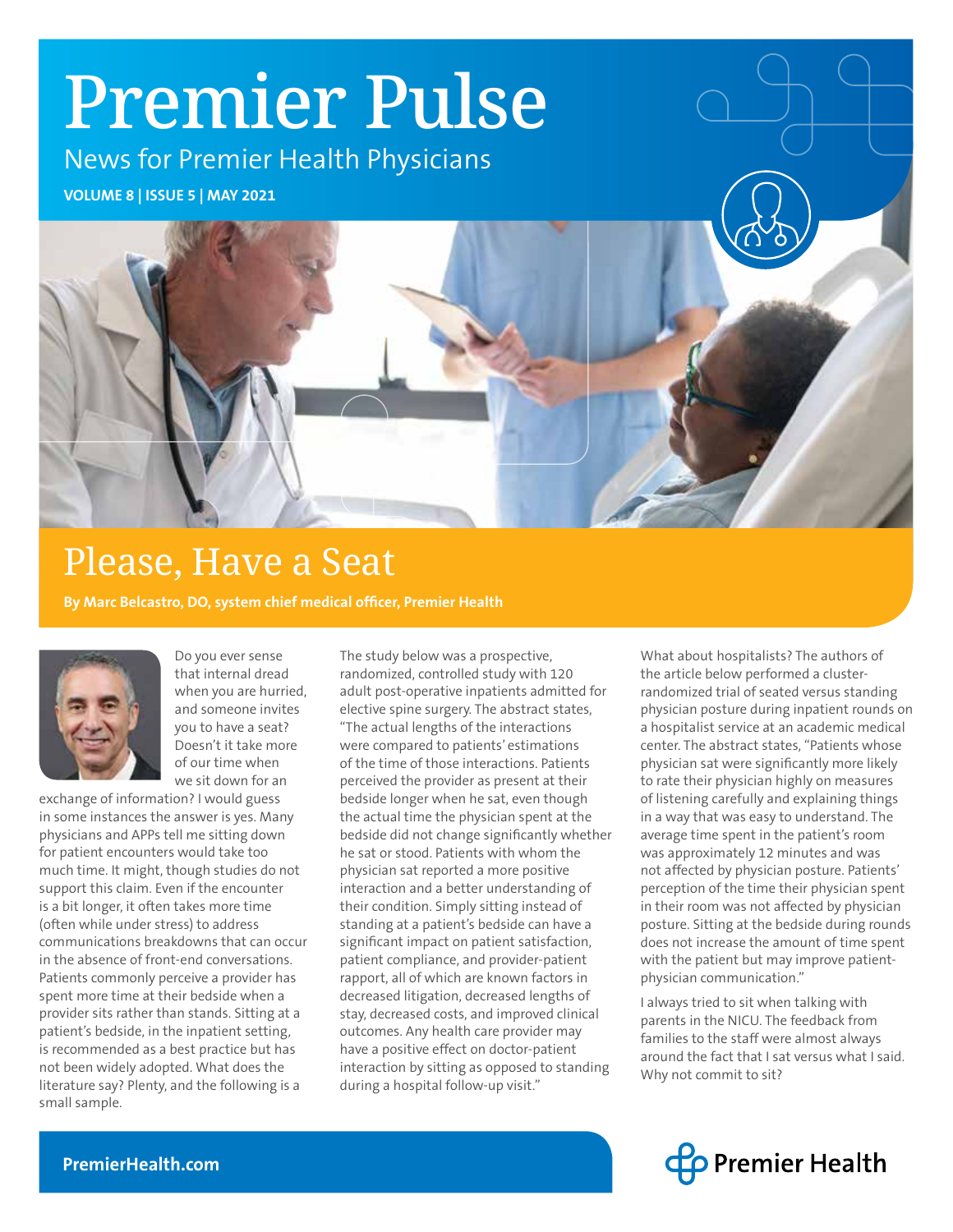## Treatment of Unruptured Intracranial Aneurysms

The advancement of imaging technology and techniques has led to a higher detection rate of unruptured intracranial aneurysms (UIA). At one time, surgical clipping of the aneurysm was the only treatment option available. Since then, less invasive treatment options have been found effective in managing UIA. The neurointerventional team at Miami Valley Hospital provides the latest in cerebral vascular imaging, surgical devices, and endovascular techniques to help ensure better outcomes when repairing UIAs. With the high rate of success of endovascular surgery, this method is now more common than open surgery for UIA management due to better outcomes and decreased hospital stays.

### **Indications for immediate treatment of an UIA should be offered for:**

- All large and giant aneurysms
- All posterior circulation aneurysms
- Any aneurysm that is expanding in size
- With rare exceptions, all symptomatic unruptured aneurysms should be treated.

### **Factors to consider in making treatment recommendations include:**

- The size, location and overall appearance of the aneurysm
- Age and general health
- Congenital conditions that increase the risk of a ruptured aneurysm
- Anatomic variations within brain arteries
- Family history/familial aneurysms (two or more first-degree relatives were diagnosed)
- Family history of ruptured aneurysm
- Presence of multiple aneurysms
- Smoking
- Drug and alcohol use

### **Other important factors to consider for treatment of UIA:**

- Patients younger than 60 years of age with aneurysms larger than 5 mm should be offered treatment.
- Large, incidental aneurysm larger than 10 mm should be treated in nearly all patients younger than 70 years of age.

Our team of neurointerventional surgeons are all fellowship trained and board-certified. They provide a complete spectrum of minimally invasive services for the diagnosis and treatment of patients with vascular diseases of the brain and spinal cord. In addition to 24/7/365 emergent care, the team also provides routine office hours and consultations.

### Exceptional Accreditations

The neurointerventional program at Miami Valley Hospital is a 24/7 service supported by a high acuity neuro intensive care unit, a Joint Commission and the American Heart Association/American Stroke Association Comprehensive Stroke Center, neurosurgeons, and an American College of Surgeons Level I Trauma Center designation.



For additional information or to refer new patients, please call toll-free **(844) 277-2894**. EPIC users can refer patients by typing "neurointerventional."

**Esteban Cheng-Ching, MD**  Neurointerventional Surgery Vascular Neurology

**Bryan Ludwig, MD**  Neurointerventional Surgery Vascular Neurology Chair, Clinical Neuroscience Institute

**John Terry, MD**  Neurointerventional Surgery Neurocritical Care Vascular Neurology Director, Neuroscience ICU Medical Co-director, Comprehensive Stroke Center





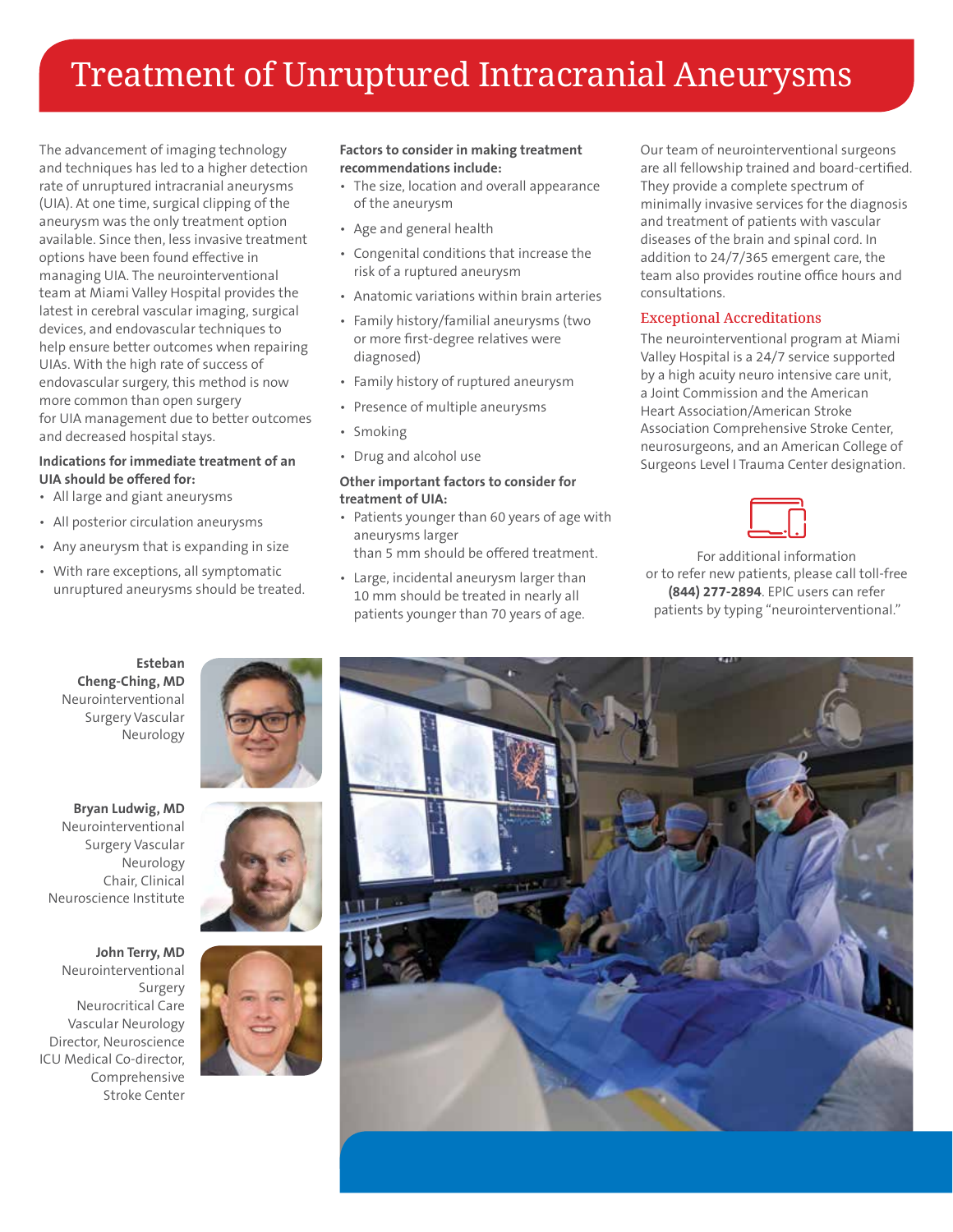

## Premier Health Offers Free Back Pain Webinars

When you've had enough of back and neck pain, learn how to get back to your best life at a free webinar with Premier Health Spine specialists.

During these webinars, our physicians will discuss common causes of back and neck pain and give insights into new treatment options to discuss with your physician — both operative and nonoperative. You'll also learn practical tips for managing back and neck pain that you can build into your own life.

**• Tuesday, June 8, 6 - 7 p.m. with Daniel Quinones, MD**



Sessions are free but registration is required. Upon registration, a link will be sent to access the webinar.



To register, call CareFinders at **(866) 608-3463** or online at **PremierHealth.com/backpain**.

## Provider Praise

Premier Health patients submit thousands of comments each year acknowledging physicians across our health system for providing excellent care. Here is a random sampling of appreciation received in recent months:

**Dr. Allen** is the best! He is always compassionate and provides excellent care.

**Dr. Otilia** is always very kind and wonderful to my family and me.

**Dr. Glickfield** is the best. He has my total trust when it comes to my health.

Our family loves **Dr. Hester**! He is such a good doctor!

**Dr. Ekeh** is a life saver. He really does listen to his patients and works hard to make us feel comfortable during our stay.

**Dr. Diller** has been my doctor for a few years now. He is an excellent doctor and I have a great amount of confidence in his abilities.

**Dr. Dixon** is easy to talk to and quick to address any concerns, whether they be from lab tests or my questions.

**Dr Garland** is the best doctor I have experienced in my 51 years.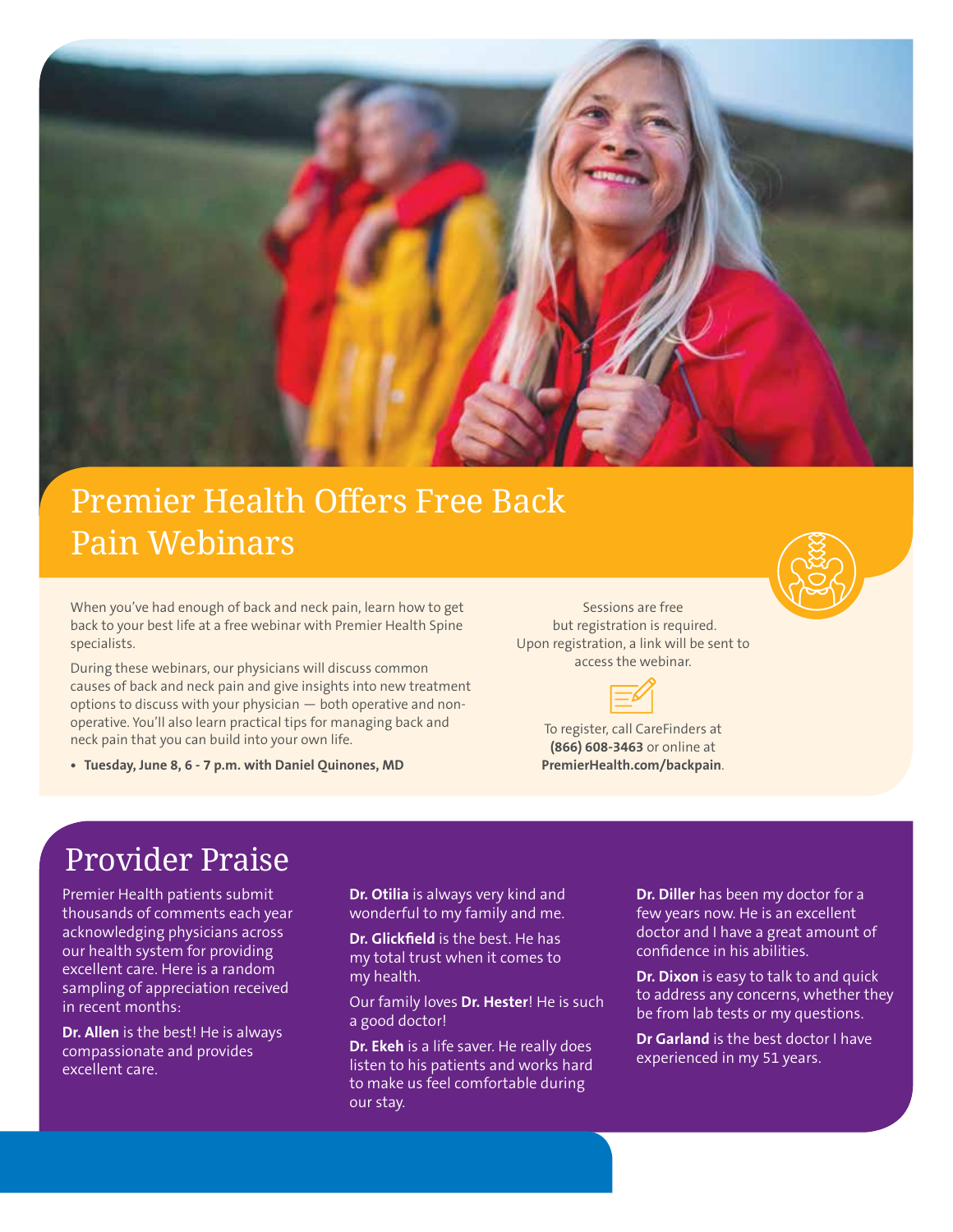

## Changes to COVID Test Collection Locations

CompuNet Clinical Laboratories is revising hours of operation and closing some of its COVID-19 test collection sites, effective Monday, May 17, due to decreased demand for COVID-19 testing. In recent weeks, the laboratory has experienced a drop in the number of patients with orders for COVID-19 testing for a suspected COVID-19 infection.

CompuNet has contacted the few patients who had scheduled COVID-19 testing appointments after May 17 to reschedule their appointments.

Note: All COVID-19 collection locations will be closed on Monday, May 31 for the Memorial Day holiday.

**Please be aware of the following changes, effective May 17:**

### DAYTON AREA LOCATIONS

- BEAVERCREEK **CompuNet Lakeview Patient Service Center** Monday – Friday: 7:45 a.m. - noon
- DAYTON **OnMain COVID-19 Collection Center** Monday – Friday: 9 a.m. - 1 p.m.
- MIAMISBURG **Miami Valley Hospital Austin Emergency Center** Monday – Friday: 9 a.m. - 4 p.m.; Saturday & Sunday: noon - 4 p.m.
- MIDDLETOWN **Atrium Medical Center Drive-Through Collections** 7 Days: 9 a.m. - 5 p.m. (No change in hours at this location)
	- **CompuNet Middletown Patient Service Center** Closing for COVID-19 collections as of May 17 (This location will remain open for regular lab work on Monday – Friday: 7 a.m. - 12:30 p.m.)
- SPRINGFIELD **CompuNet Springfield Patient Service Center**  Monday – Friday: 1 p.m. - 4:50 p.m.

• TROY

**Upper Valley Medical Center Drive-Through Collections** 7 Days: 1 p.m. - 5:30 p.m. (No change in hours at this location)

**CompuNet Troy Patient Service Center**  Closing for COVID-19 collections as of May 17 (No change in hours for regular lab work)

• VANDALIA **Premier Health Urgent Care Drive-Through Collections** 7 Days: 9 a.m. - noon (No change in hours at this location)

### CINCINNATI AREA LOCATIONS

- MONTGOMERY **CompuNet Montgomery Patient Service Center** Monday, Wednesday, Thursday: 1 p.m. - 5 p.m. Tuesday, Friday: 3 p.m - 5 p.m. (No change in hours at this location)
- WEST CHESTER **CompuNet Tylersville Patient Service Center** Monday – Friday: 8 a.m. - 5 p.m. (closed noon - 1 p.m. for lunch) (No change in hours at this location)

For more information about hours of operation and locations, go to **compunetlab.com/locations**.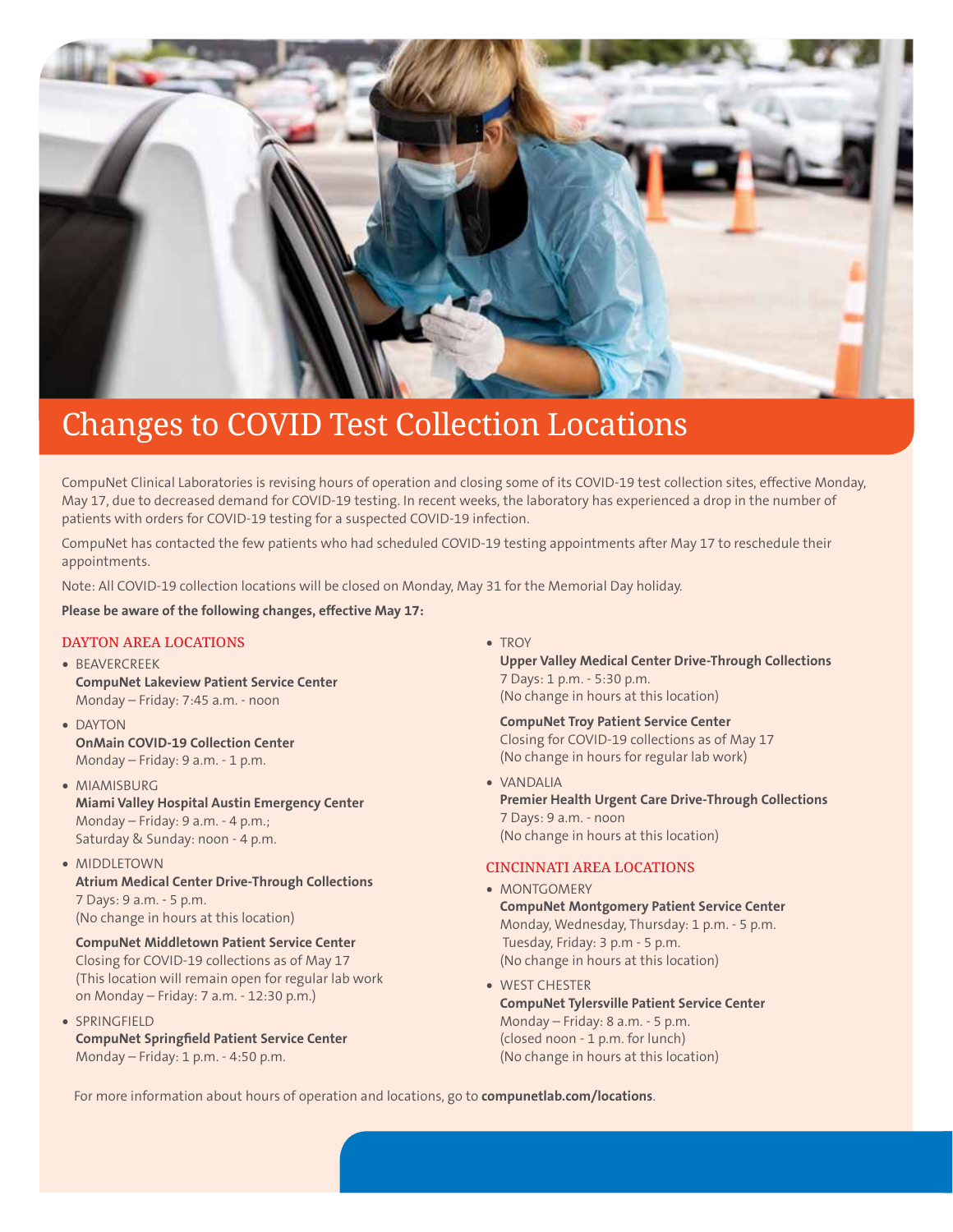## Vaccine and Blood Donations

With the COVID-19 vaccine rollout ongoing nationwide, some donors and patients have questions about vaccination, blood donations, and blood transfusions. American Association of Blood Banks experts have compiled answers to some of the most frequently asked questions.

### Can individuals donate blood if they have received the COVID-19 vaccine?

• Yes. The U.S. Food and Drug Administration's (FDA) blood donation eligibility criteria permit individuals to donate blood after they have received a vaccine that is authorized in the United States, including those manufactured by Johnson & Johnson, Moderna, and Pfizer.

### Is blood labeled to indicate if it was donated by a vaccinated individual?

- There are no requirements to collect and share information on the donor's vaccination status because vaccines do not pose risks to patients who receive a blood transfusion. Therefore, blood products are never labeled with such information.
- The labeling information for donated blood is limited to information that is relevant to the selection and use of the product, including the ABO group, and other information as required by the FDA.
- Hospitals are not able to inform patients about whether or not a unit of blood was donated by a vaccinated individual.

### Do the vaccines affect the blood supply?

- COVID-19 vaccines authorized in the United States present no known risk to the safety of the blood supply or to patients receiving a blood transfusion.
- Vaccines using mRNA do not contain transmissible virus.
- The blood community has been working closely with the FDA since early 2020 to address all questions regarding COVID-19 vaccines and to ensure the highest levels of quality and safety for the nation's blood supply.
- All donors must be well and healthy on the day of donation.

### How should health care providers respond if a patient requiring a blood transfusion requests blood from a nonvaccinated person?

- Explain that blood donated by individuals who have received a COVID-19 vaccine is not associated with a risk for COVID-19 infection; the SARS-CoV-2 virus is not transmissible by blood. In addition, all blood donations must meet all safety criteria, without exception.
- Explain that blood donations are always tested for evidence of infectious diseases as part of a rigorous system to protect patients who might need a transfusion.
- Explain that the hospital is not able to meet such a request because the information is not on the label of blood products, nor available to the hospital.
- Explain that every patient has the option to accept or decline transfusion, following the hospital's informed consent policy, processes, and procedures. Legal requirements for informed consent vary from state to state; however, the requirements generally include:
	- An explanation of options and alternatives;
	- An explanation of the material risks and benefits of each option;
	- An opportunity for the patient to ask questions and have them answered by a qualified health care professional; and
	- Documentation of the patient's decision, including any conditions expressed for the consent.

**DISCLAIMER: This document is not intended to be relied on for legal advice. For legal questions, please consult with legal counsel familiar with applicable laws and regulations in individual states and localities.**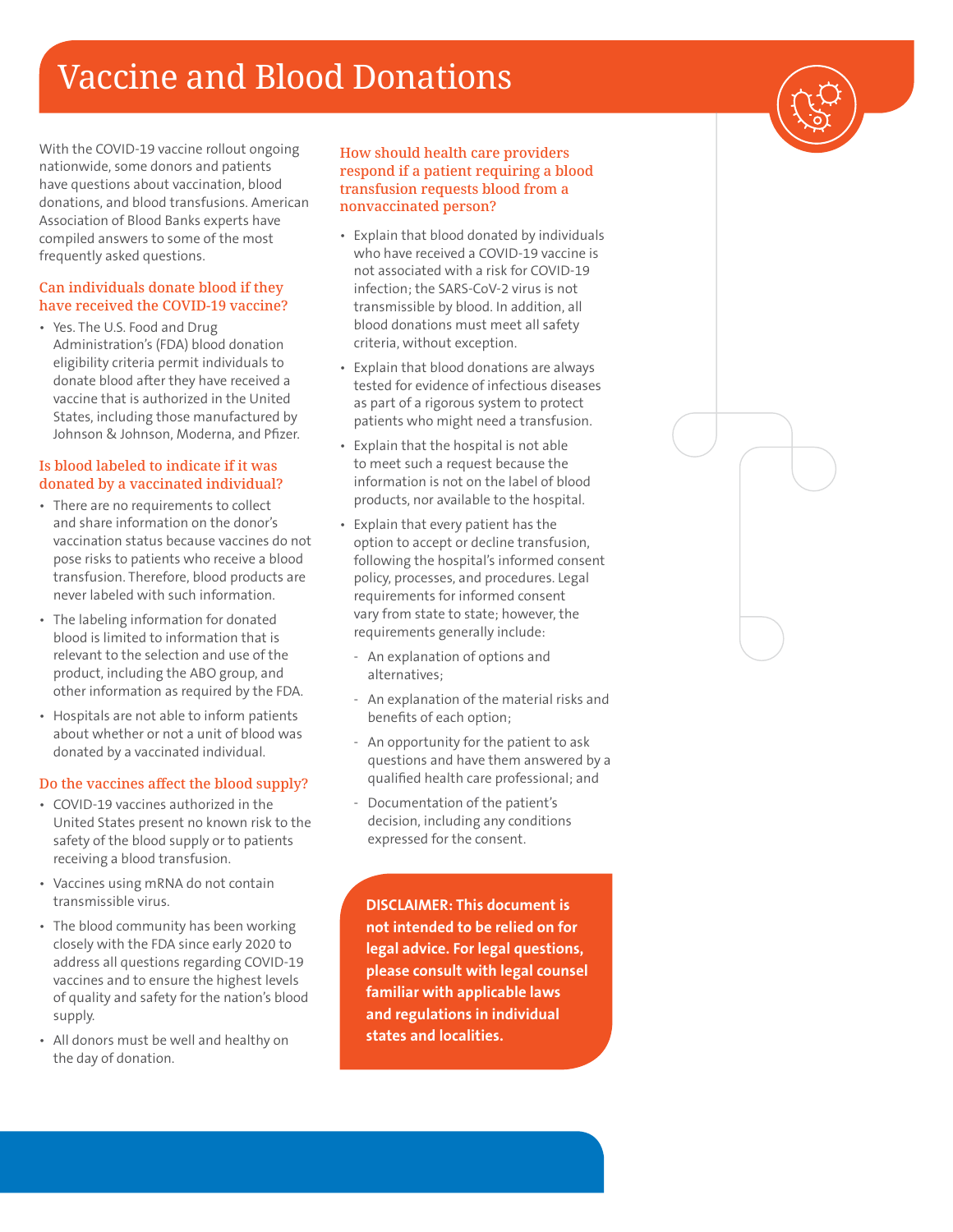## Customized Joint Replacement

**By William "BJ" Krech, III, system director, orthopedic and surgery service line strategy and business development, Premier Health**



Premier Health's orthopedic service line is committed to patient-centered care through alignment with skilled surgeons, offering welcoming environments with

ease of access, and remaining current with the industry's latest technologies. A great example of this continued commitment is illustrated by the acquisition of two new robotic arm-assisted joint replacement technologies.

Premier Health orthopedic surgeons are customizing treatments for patients utilizing the Mako SmartRobotics™, offered at Miami Valley Hospital North, and Zimmer Biomet's ROSA® Knee, offered at Atrium Medical Center, Miami Valley Hospital North, and Miami Valley Hospital South. These resources are transforming the way total knee, partial knee, and total hip replacements are performed.

The innovative robotic technology allows surgeons to personalize procedures for patients by providing detailed information on a patient's anatomy for treatment plans specific to the individual. The surgeon can then follow the plan during surgery and make any necessary adjustments while

guiding the robotic

arm. Additional benefits include a decrease in post-operative pain and the need for pain medication, resulting in a quicker return to a functional knee range of motion and shorter hospital stays.

Across the country, we are seeing a rise in less invasive procedures performed in same-day outpatient settings. The robotic arm-assisted procedures help prepare Premier Health for future industry trends in orthopedics. The combination of excellent surgeons, advancements in technology, and enhanced surgical experience positions our health system as a market leader in orthopedics today and into the future.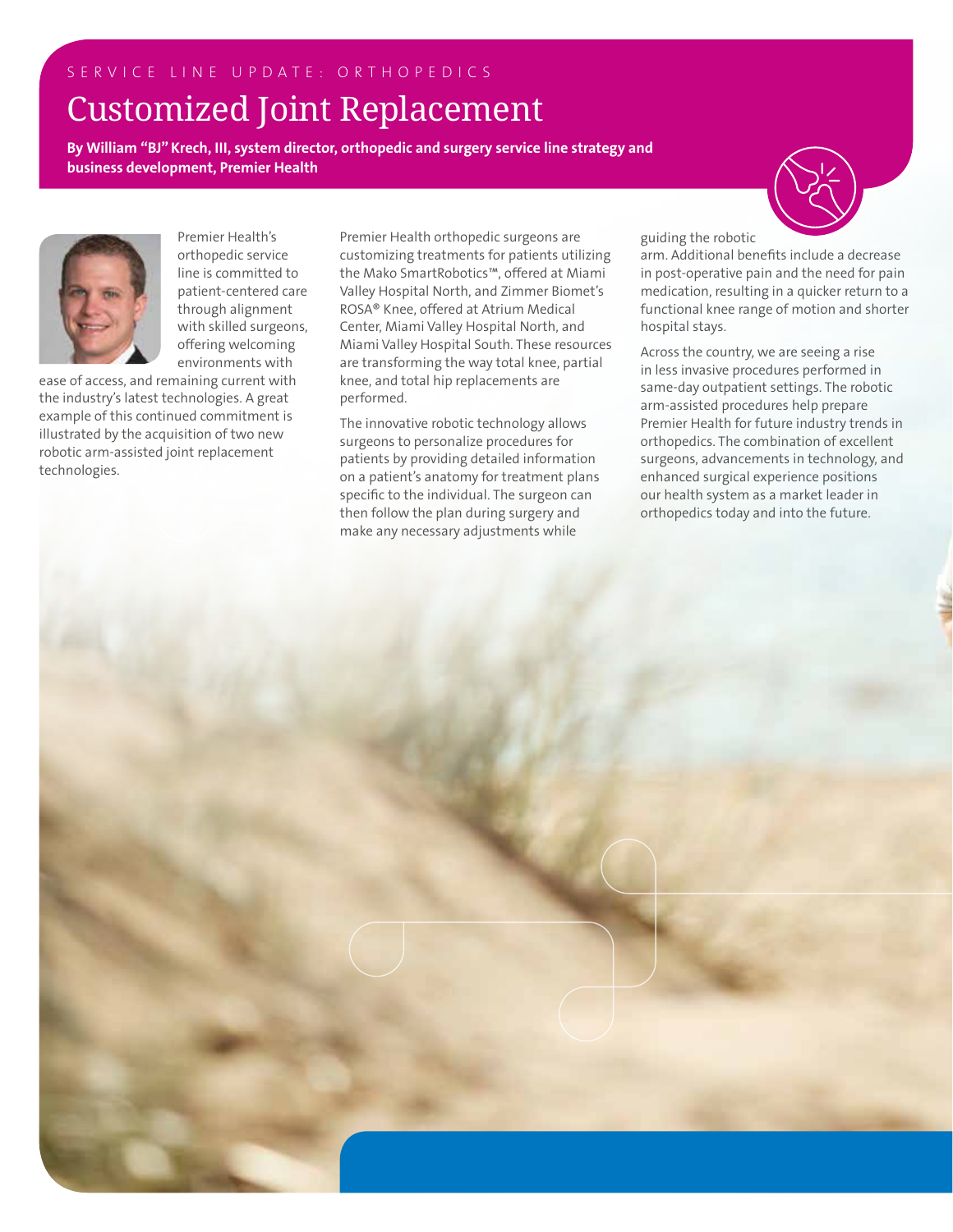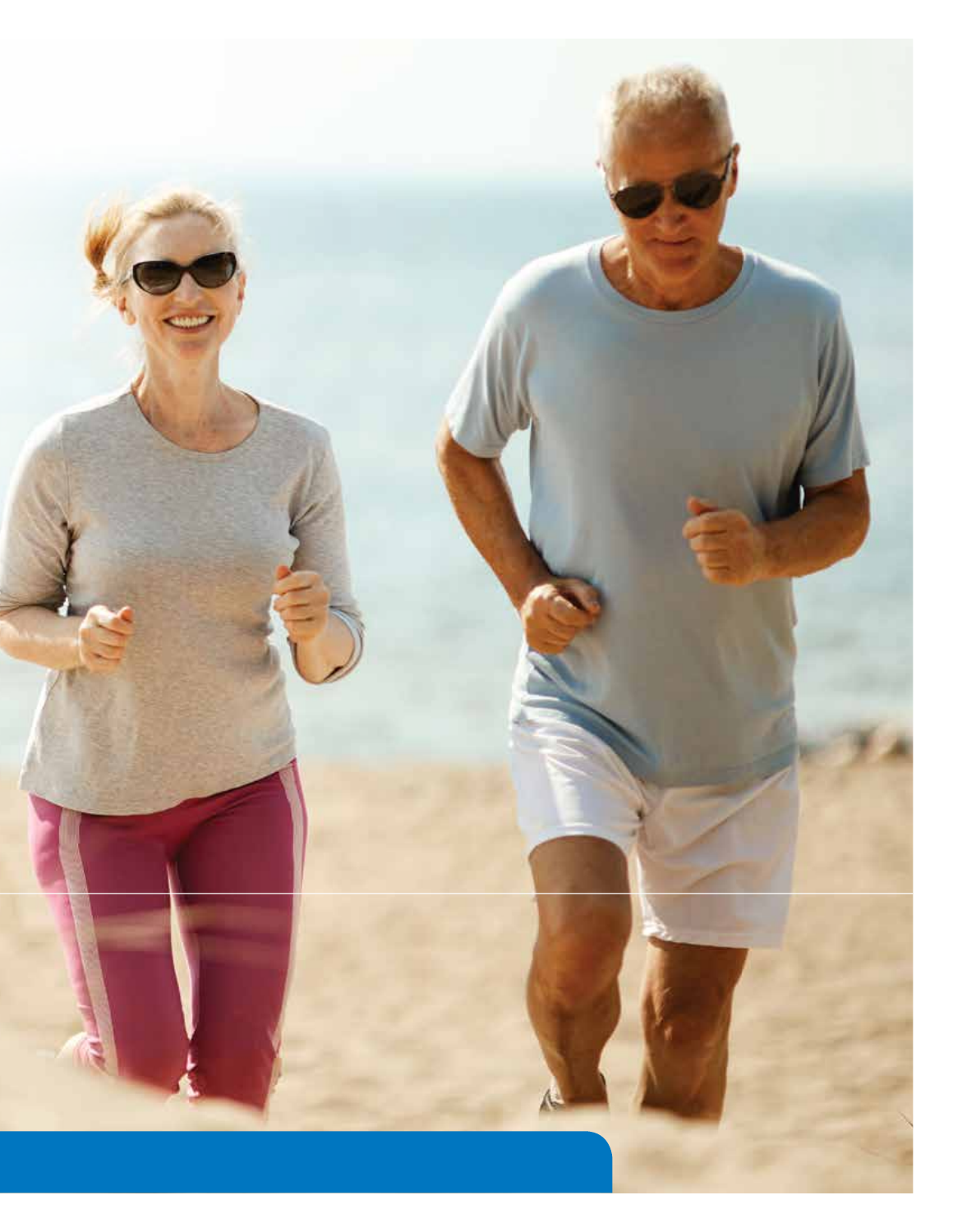## Atrium Medical Center Receives High Honors from Healogics





The Wound Care Center and Hyperbaric Services at Atrium Medical Center received the distinguished Center of the Year award from Healogics®, the nation's largest provider of advanced wound care services. This achievement recognizes only six centers across the country for exemplifying quality patient care and clinical outcomes.

Additionally, the Wound Care Center at Atrium received the Robert A. Warriner III, MD, Clinical Excellence Award from Healogics®. As a Center of Excellence, Atrium's wound center achieved patient satisfaction rates higher than 92 percent and a healing rate of at least 91 percent in less than 30 median days to heal, for a minimum of two consecutive years, according to Healogics.

The Wound Care Center at Atrium also received Healogics' Robert A. Warriner III, MD, Clinical Excellence Award in 2019. Additionally, the center received the Distinguished Center of the Year Award from Healogics in 2018. In 2017, Atrium's Wound Care Center was named the nationwide top-performing Center of the Year.

Atrium's Wound Care Center is a member of the Healogics network of more than 600 Wound Care Centers and provides access to benchmarking data and proven experience treating approximately 2.5 million chronic wounds. Atrium's Wound Care Center offers highly specialized wound care to patients suffering from diabetic ulcers, pressure ulcers, infections, and other chronic wounds which have not healed in a reasonable amount of time. Leading-edge treatments at the center include negative pressure wound therapy, total contact casting, bio-engineered tissues, biosynthetic dressings and growth factor therapies. Atrium's Wound Care Center also offers hyperbaric oxygen therapy, which works by surrounding the patient with 100 percent oxygen to help promote the healing of the wound.



For more information on Atrium's Wound Care Center, please call (513) 974-5700 or visit **PremierHealth.com/services/burn-and-wound-center**.

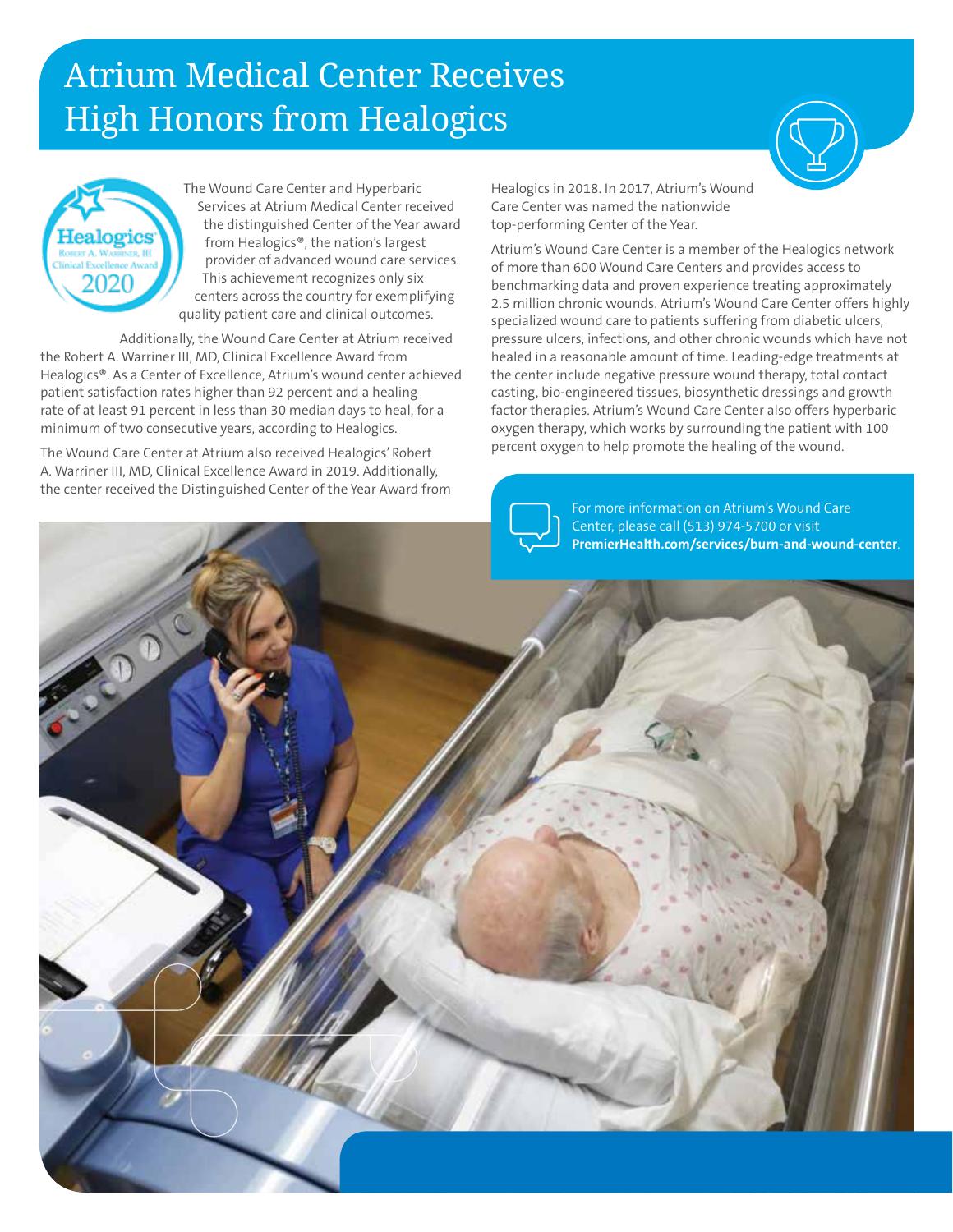## Surgical Oncologist Inspired by Her Mother



**Selyne Samuel, MD What is your clinical specialty?**

oncology **Where did you go to school?** 

Breast surgical

Indiana University School of Medicine

**What brought you to Premier Health?**  Moved back to the Midwest

### **Why did you choose medicine as a career?**

When I was a teenager, my mother gave me five career options and I really loved being in the hospital.

### **Who are the people who influenced and/or mentored you?**  My mother

**What is one thing most people don't know about you?**  I can do 30 push-ups in 30 seconds

**Where is your hometown?** 

Lagos, Nigeria

**What, if any, sports team(s) do you cheer for?**  University of Georgia Bulldogs - they seem to always choke in championship games

**What is the last book you read?**  "The Alphabet Book"

**What is your favorite song in your playlist?**  Owo Ni Koko

**What is your favorite food?**  Rice, rice, and more rice

### **What is your favorite hobby?**

Cooking, eating, lifting weights, and spending time with my family

### **Where is your favorite vacation spot, and why?**

Nigeria – so laid back, peaceful, and I'm with my extended family

### **Describe something (a thing, person, place, experience, etc.) for which you are especially thankful:**

I thank God for all He has done for me, even when I failed to realize He was in control of my life and the path I should take.

### Pick a side

**iPhone or Android** iPhone all the way.

### **Early bird or night owl**

Used to be a night owl in medical school and residency, now an early bird

#### **Beach bum or mountain hiker?**  Beach bum

**Dress shoes or tennis shoes?**  Forever dress shoes

**Paperback or e-reader?**  Paperback

**Coffee or tea?**  Both

**Cooking or baking?**  Cooking

**Sweet or salty?**  Sweet

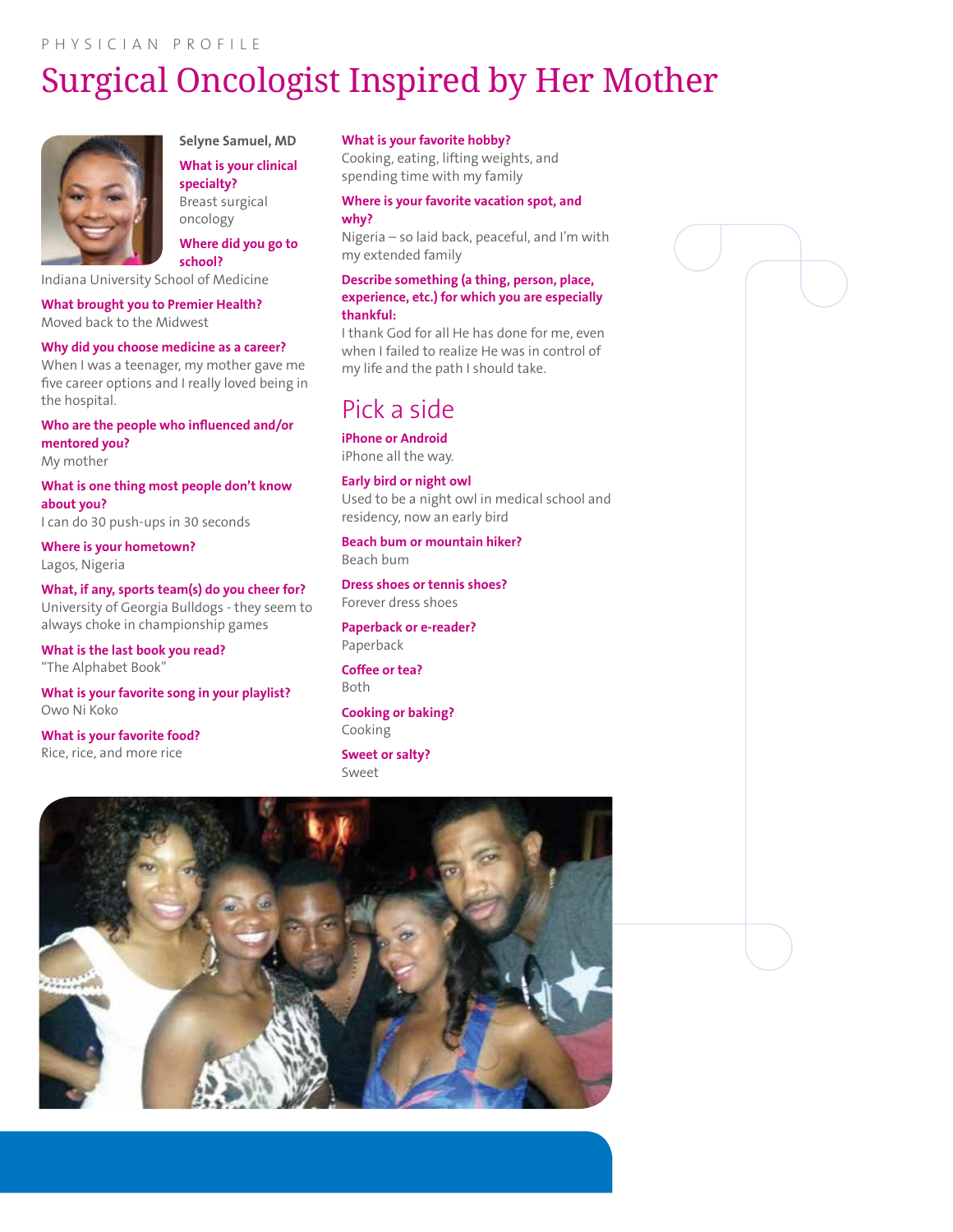### SYSTEM NEWS

## Honoring Physicians; ICU Build Out; and New Providers



### Atrium Medical Center

Two physicians received awards honoring their work and career achievements in a ceremony April 12 at Atrium. Kevin Strait, MD, was the recipient of the Dr. Jerry Hammond Physician Excellence Award for Outstanding Patient Care, and Malcolm Steiner, MD, received the Dr. William D. Langworthy Physician Excellence Award for Outstanding Patient Care in a Specialty Field. The honorees were presented with commemorative posters acknowledging their awards and highlighting their achievements. Remarks were delivered by Keith Bricking, MD, president of Atrium, and Greg Siewny, MD, chair of the Physician Liaison Committee and chair of the Board of Trustees of the Atrium Medical Center Foundation.

Atrium and Premier Health employees and their family members volunteered for Earth Day in Middletown and picked up trash along city roadways next to the hospital. More than 50 Atrium volunteers filled nearly 60 bags with trash during the event.

Atrium sponsored and representatives attended the first ever virtual Annual Meeting of the Chamber of Commerce Serving Middletown, Monroe and Trenton. During the meeting, the chamber introduced its next workforce initiative,

Skills2Careers, a technological approach to solving talent pipeline challenges. The hospital continues to work closely with the chamber to meet its workforce needs.

Ed Bastien, manager of spiritual care at Atrium, was the featured speaker at the Middletown Faith Alliance 6th Annual Breakfast. Ed shared the efforts of Atrium caregivers during the pandemic to help patients communicate with family and see familiar smiling faces.

Richard L. Davis, II, MD, shared non-surgical and surgical treatment options for knee and hip pain during a free virtual event. Dr. Davis discussed the advantages of Atrium's robotic-arm assisted joint replacement using ROSA® Knee. The technology allows surgeons to create a customized plan based on a patient's unique anatomy for a more predictable, precise surgery.

Managing back and neck pain was the topic of a free virtual seminar that featured F. Tony Rastegar, MD. During the webinar, Dr. Rastegar discussed common causes of back and neck pain and gave insights into new treatment options, both operative and non-operative.

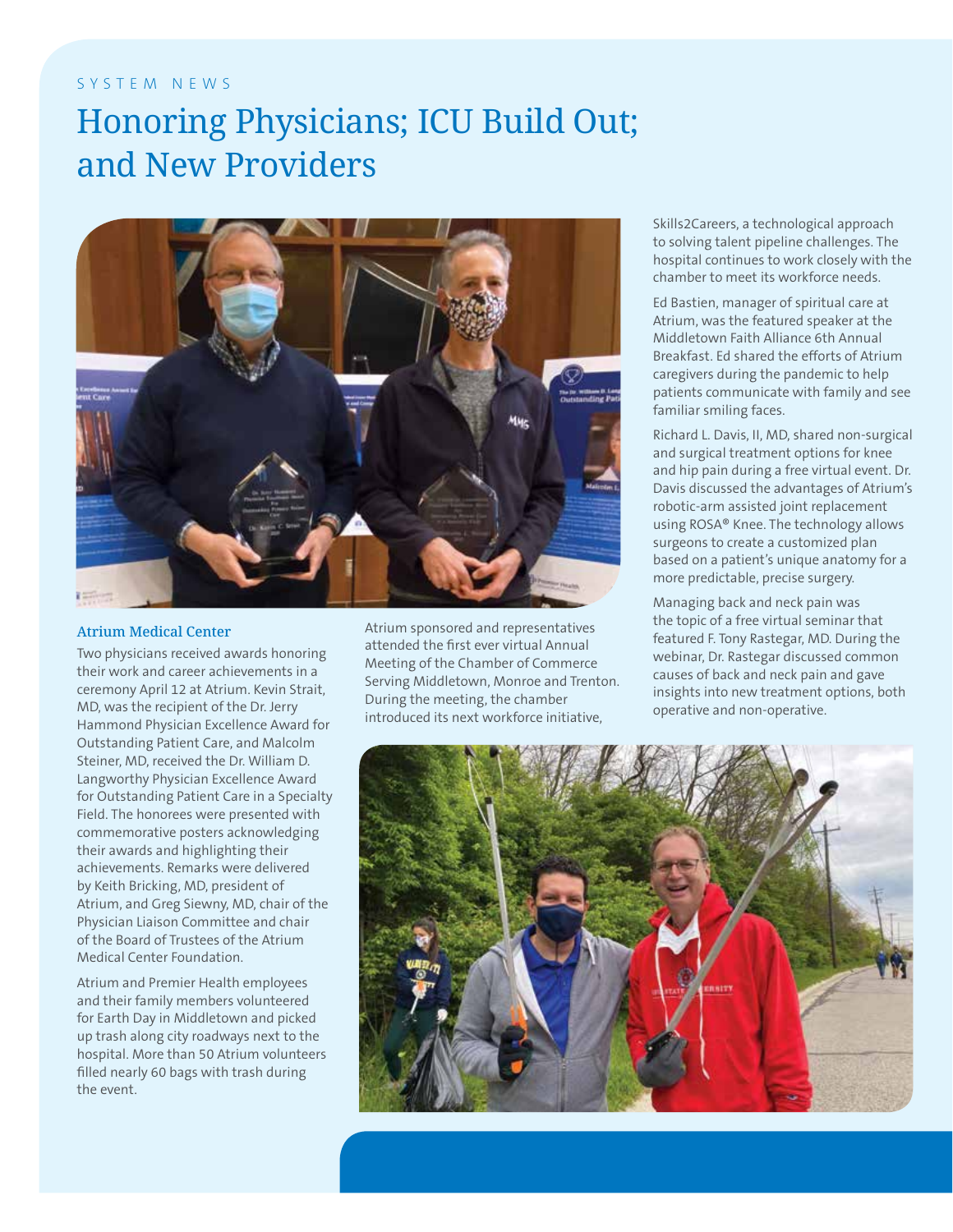### Miami Valley Hospital Campuses

Staff from the Miami Valley Hospital and Good Samaritan-Dayton foundations continued to coordinate and distribute meal deliveries from Sinclair Community College/Aramark. From mid-January to mid-April, their extraordinary donation totaled approximately 6,300 meals delivered across the three Miami Valley Hospital campuses.

Staff from both foundations were involved in processing applications for scholarships available to the children of employees for post-high school education. The scholarships are made possible by donations to the annual employee giving campaign.

All four Premier Health foundations have contributed funding for the Premier Health Families First Assistance Program, which will provide virtual live tutoring sessions and/or mobile internet hot spots with educational resources for K-12 students. The assistance is available to Premier Health employees' children. Applications will be reviewed on a first-come, firstserved basis. If approved, tutoring sessions and internet hot spots will be provided for free to the employee, with the hospital foundations covering 100 percent of the costs.

The Good Samaritan-Dayton Foundation received two grant awards for the Mothers Empowered program, a \$6,500 grant from the Mathile Family Foundation, and a \$5,000 grant from Nordstrom Cares. Through Mothers Empowered, moms and



babies have access to an innovative group program that provides prenatal care and parenting education.

Work continues on the 10-bed ICU build out at Miami Valley Hospital South. Six beds are scheduled to open July 28 with space created for future use of an additional four beds.

Major media attention regarding COVID-19 continues. An area of focus was

Digital PSA ads were distributed, and they have been picked up broadly across the region on social media platforms. General media efforts also focused on Minority Health Month with physicians. MiLinda Zabramba, MD, medical director for the Miami Valley Hospital North hospitalist group, was interviewed by Fox 45 in the Morning and WDTN-TV (Channel 2) about diabetes and was the subject matter



the 100,000th vaccination administered at the University of Dayton Arena vaccine clinic on April 12. All three TV stations and the Dayton Daily News covered the event. The communications team also worked with the communications team at UD to host a media availability event for the launch of vaccinating its students.

April was Minority Health month and the partnership between Premier Health and Gem City Medical Dental Pharmaceutical Society was a major focus for the communications team. The partnership and a vaccine equity public service announcement received coverage from all three TV stations, the Dayton Weekly News, the Dayton Daily News, the Centerville Dispatch, Franklin Chronicle and Springboro Star Press newspapers.

expert for a Premier Health podcast titled "How African Americans Can Lower Their High Diabetes Risk." Andre Harris, MD, chief medical officer, Atrium Medical Center, was interviewed by the Centerville Dispatch about the Gem City Medical Dental Pharmaceutical Society partnership.

Marquita Turner, chief operating officer, Miami Valley Hospital South, attended the Springboro City Council meeting on April 15. She had an opportunity to share her background and vision before the council and community members in attendance. She also gave a brief update on new services Miami Valley Hospital South offers.

*Continued on next page*